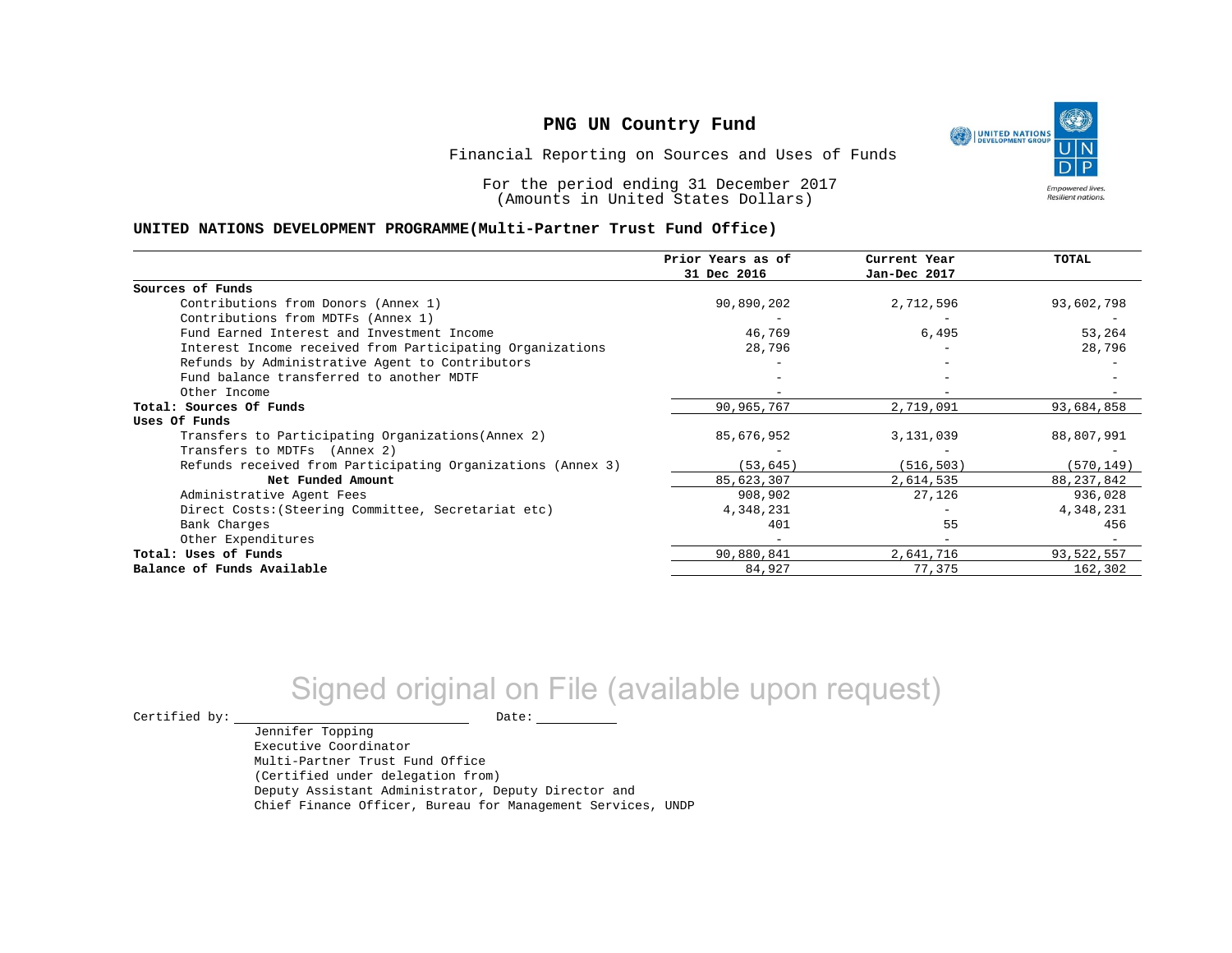

Financial Reporting on Sources and Uses of Funds

For the period ending 31 December 2017 (Amounts in United States Dollars)

### **UNITED NATIONS DEVELOPMENT PROGRAMME(Multi-Partner Trust Fund Office)**

#### **Annex - 1: Contributions**

|                                | Prior Years as of | Current Year             | TOTAL        |
|--------------------------------|-------------------|--------------------------|--------------|
|                                |                   |                          |              |
|                                | 31 Dec 2016       | Jan-Dec 2017             |              |
| From Contributors              |                   |                          |              |
| Australian Agency for Int'l De | 25,212,449        | $\overline{\phantom{0}}$ | 25, 212, 449 |
| Colgate-Palmolive (PNG) Ltd    | 36,950            | $\overline{\phantom{m}}$ | 36,950       |
| Delivering Results Together    | 800,000           | $\overline{\phantom{0}}$ | 800,000      |
| Expanded DaO Funding Window    | 4,244,000         | -                        | 4,244,000    |
| GOVERNMENT OF AUSTRALIA        | 56,191,804        | 2,712,596                | 58,904,400   |
| GOVERNMENT OF NEW ZEALAND      | 3,805,000         | $\overline{\phantom{0}}$ | 3,805,000    |
| Population Services Intl.      | 600,000           | $\overline{\phantom{0}}$ | 600,000      |
| Total: Contributions           | 90,890,202        | 2,712,596                | 93,602,798   |

# Signed original on File (available upon request)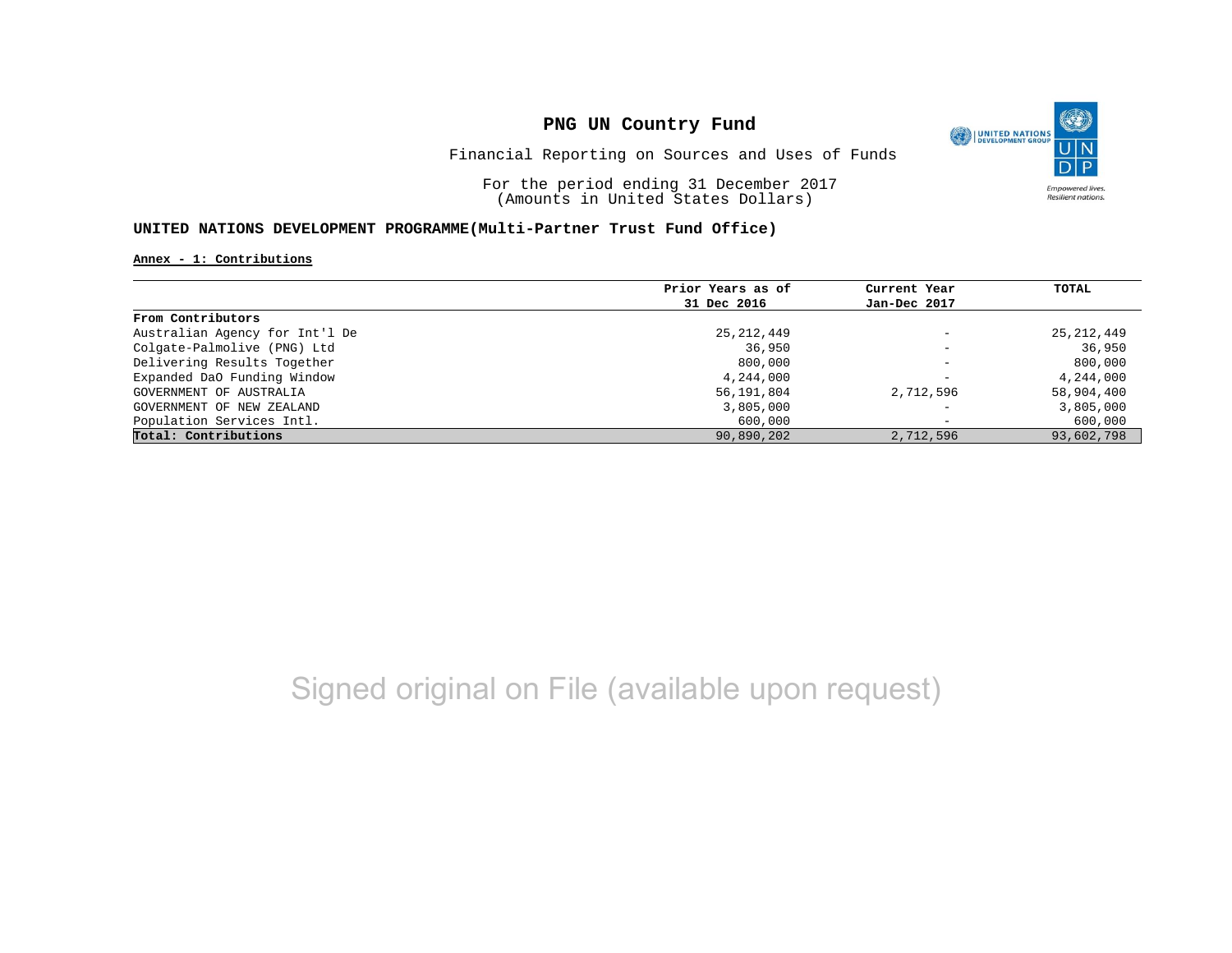

### Financial Reporting on Sources and Uses of Funds

For the period ending 31 December 2017 (Amounts in United States Dollars)

### **UNITED NATIONS DEVELOPMENT PROGRAMME(Multi-Partner Trust Fund Office)**

**Annex - 2: Transfers**

|                                | Prior Years as of | Current Year             | TOTAL        |
|--------------------------------|-------------------|--------------------------|--------------|
|                                | 31 Dec 2016       | Jan-Dec 2017             |              |
| To Participating Organizations |                   |                          |              |
| FAO                            | 49,500            | $\overline{\phantom{m}}$ | 49,500       |
| IOM                            | 1,155,859         | $\overline{\phantom{0}}$ | 1,155,859    |
| OCHA                           | 1,017,988         | $\qquad \qquad -$        | 1,017,988    |
| OHCHR                          | 844,252           | $\qquad \qquad -$        | 844,252      |
| UNAIDS                         | 16,799            | $\qquad \qquad -$        | 16,799       |
| UNCDF                          | 1,573,772         | $\overline{\phantom{m}}$ | 1,573,772    |
| <b>UNDP</b>                    | 23, 235, 700      | 4,348,231                | 27,583,931   |
| UNEP                           | 118,909           | $\qquad \qquad -$        | 118,909      |
| UNFPA                          | 9,710,677         | $\qquad \qquad -$        | 9,710,677    |
| UNHCR                          | 129,361           | $\overline{\phantom{m}}$ | 129,361      |
| UNICEF                         | 27,469,860        | 1,072,624                | 28,542,484   |
| UNWOMEN                        | 7,546,635         | 570,734                  | 8,117,370    |
| WHO                            | 12,807,641        | 1,487,680                | 14,295,321   |
| Total Transfers                | 85,676,952        | 7,479,270                | 93, 156, 222 |

# Signed original on File (available upon request)